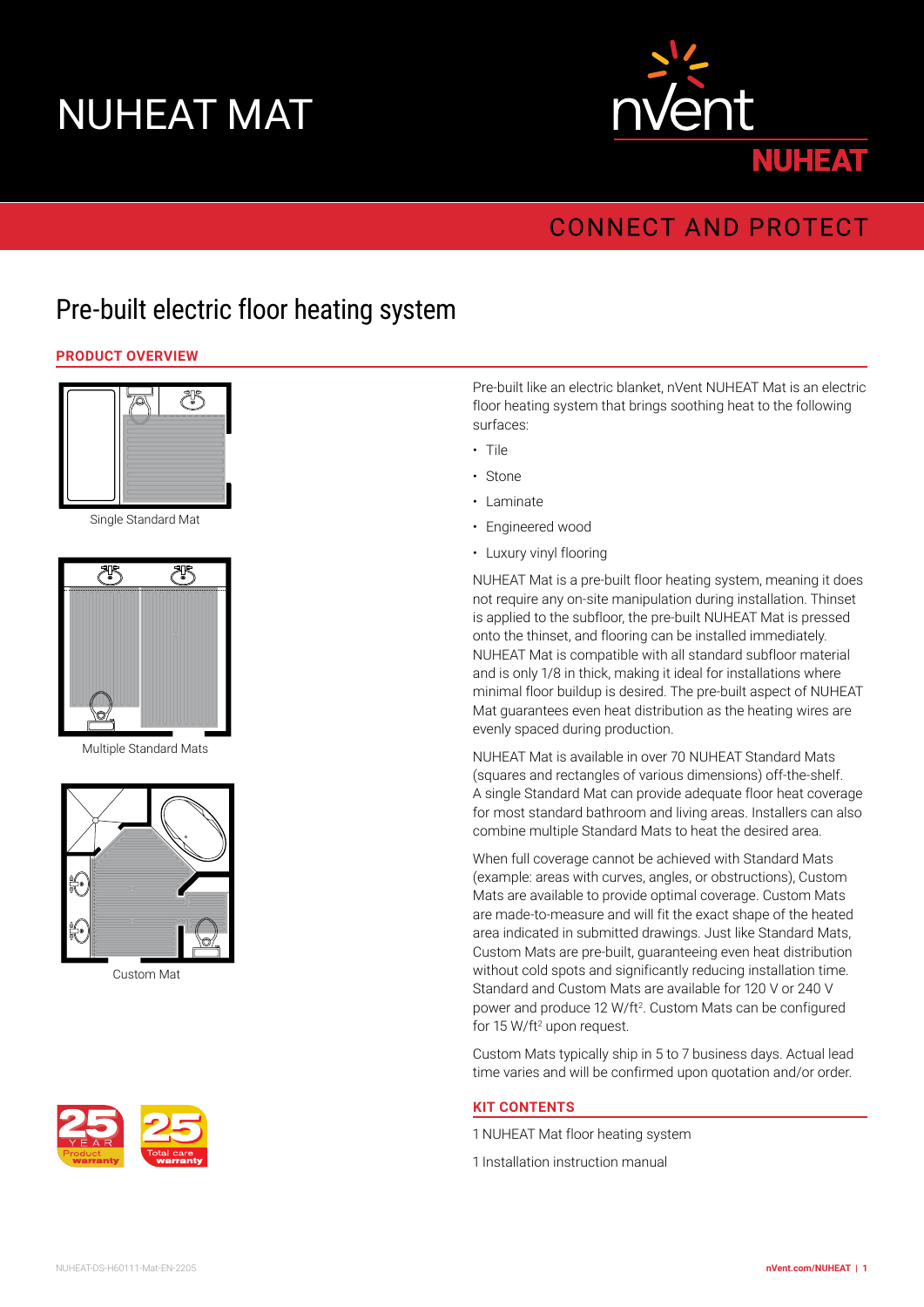#### **VOLT STANDARD MATS**

|               | <b>Dimensions</b><br>(inches) | <b>Ohms</b> | <b>Amps</b> | <b>Watts</b> | <b>Model</b><br><b>Number</b> |              | <b>Dimensions</b><br>(inches) | <b>Ohms</b> | <b>Amps</b> | <b>Watts</b> | <b>Model</b><br><b>Number</b> |
|---------------|-------------------------------|-------------|-------------|--------------|-------------------------------|--------------|-------------------------------|-------------|-------------|--------------|-------------------------------|
| Shower Mat*   | 32 x 32                       | 171         | 0.7         | 84           | FG0307                        | 8 ft series  | 96 x 24                       | 75          | 1.6         | 192          | F2506                         |
| 3.5 ft series | 40 x 27                       | 160         | 0.8         | 90           | F1006                         |              | 96 x 30                       | 60          | 2.0         | 240          | F2508                         |
|               | 40 x 32                       | 135         | 0.9         | 107          | F1008                         |              | 96 x 36                       | 50          | 2.4         | 288          | F2509                         |
|               | 40 x 40                       | 108         | 1.1         | 133          | F1010                         |              | 96 x 42                       | 43          | 2.8         | 336          | F2510                         |
|               | 40 x 48                       | 90          | 1.3         | 160          | F1012                         |              | 96 x 48                       | 38          | 3.2         | 384          | F2512                         |
| 4 ft series   | 48 x 24                       | 150         | 0.8         | 96           | F1206                         |              | 96 x 60                       | 30          | 4.0         | 480          | F2515                         |
|               | 48 x 30                       | 120         | 1.0         | 120          | F1208                         |              | 96 x 72                       | 25          | 4.8         | 576          | F2518                         |
|               | 48 x 36                       | 100         | 1.2         | 144          | F1209                         |              | 96 x 84                       | 21          | 5.6         | 672          | F2521                         |
|               | 48 x 48                       | 75          | 1.6         | 192          | F1212                         |              | 96 x 96                       | 19          | 6.4         | 768          | F2525                         |
| 5 ft series   | 60 x 24                       | 120         | 1.0         | 120          | F1506                         | 9 ft series  | 108 x 24                      | 67          | 1.8         | 216          | F2706                         |
|               | 60 x 30                       | 96          | 1.3         | 150          | F1508                         |              | 108 x 30                      | 53          | 2.3         | 270          | F2708                         |
|               | 60 x 36                       | 80          | 1.5         | 180          | F1509                         |              | 108 x 36                      | 44          | 2.7         | 324          | F2709                         |
|               | 60 x 42                       | 69          | 1.8         | 210          | F1510                         |              | 108 x 42                      | 38          | 3.2         | 378          | F2710                         |
|               | 60 x 48                       | 60          | 2.0         | 240          | F1512                         |              | 108 x 48                      | 33          | 3.6         | 432          | F2712                         |
|               | 60 x 60                       | 48          | 2.5         | 300          | F1515                         |              | 108 x 60                      | 27          | 4.5         | 540          | F2715                         |
| 6 ft series   | 72 x 24                       | 100         | 1.2         | 144          | F1806                         |              | 108 x 72                      | 22          | 5.4         | 648          | F2718                         |
|               | 72 x 30                       | 80          | 1.5         | 180          | F1808                         |              | 108 x 84                      | 19          | 6.3         | 756          | F2721                         |
|               | 72 x 36                       | 67          | 1.8         | 216          | F1809                         |              | 108 x 96                      | 17          | 7.2         | 864          | F2725                         |
|               | 72 x 42                       | 57          | 2.1         | 252          | F1810                         |              | 108 x 108                     | 15          | 8.1         | 972          | F2727                         |
|               | 72 x 48                       | 50          | 2.4         | 288          | F1812                         | 10 ft series | 118 x 24                      | 61          | 2.0         | 236          | F3006                         |
|               | 72 x 60                       | 40          | 3.0         | 360          | F1815                         |              | 118 x 30                      | 49          | 2.5         | 295          | F3008                         |
|               | 72 x 72                       | 33          | 3.6         | 432          | F1818                         |              | 118 x 36                      | 41          | 3.0         | 354          | F3009                         |
| 7 ft series   | 84 x 24                       | 86          | 1.4         | 168          | F2106                         |              | 118 x 42                      | 35          | 3.4         | 413          | F3010                         |
|               | 84 x 30                       | 69          | 1.8         | 210          | F2108                         |              | 118 x 48                      | 31          | 3.9         | 472          | F3012                         |
|               | 84 x 36                       | 57          | 2.1         | 252          | F2109                         |              | 118 x 60                      | 24          | 4.9         | 590          | F3015                         |
|               | 84 x 42                       | 49          | 2.5         | 294          | F2110                         |              | 118 x 72                      | 20          | 5.9         | 708          | F3018                         |
|               | 84 x 48                       | 43          | 2.8         | 336          | F2112                         |              | 118 x 84                      | 17          | 6.9         | 826          | F3021                         |
|               | 84 x 60                       | 34          | 3.5         | 420          | F2115                         |              | 118 x 96                      | 15          | 7.9         | 944          | F3025                         |
|               | 84 x 72                       | 29          | 4.2         | 504          | F2118                         |              | 118 x 108                     | 14          | 8.9         | 1062         | F3027                         |
|               | 84 x 84                       | 25          | 4.9         | 588          | F2121                         |              | 118 x 116                     | 13          | 9.5         | 1141         | F3030                         |

\*The Shower Mat has a 5" center drain hole and exterior dimensions of 32" x 32".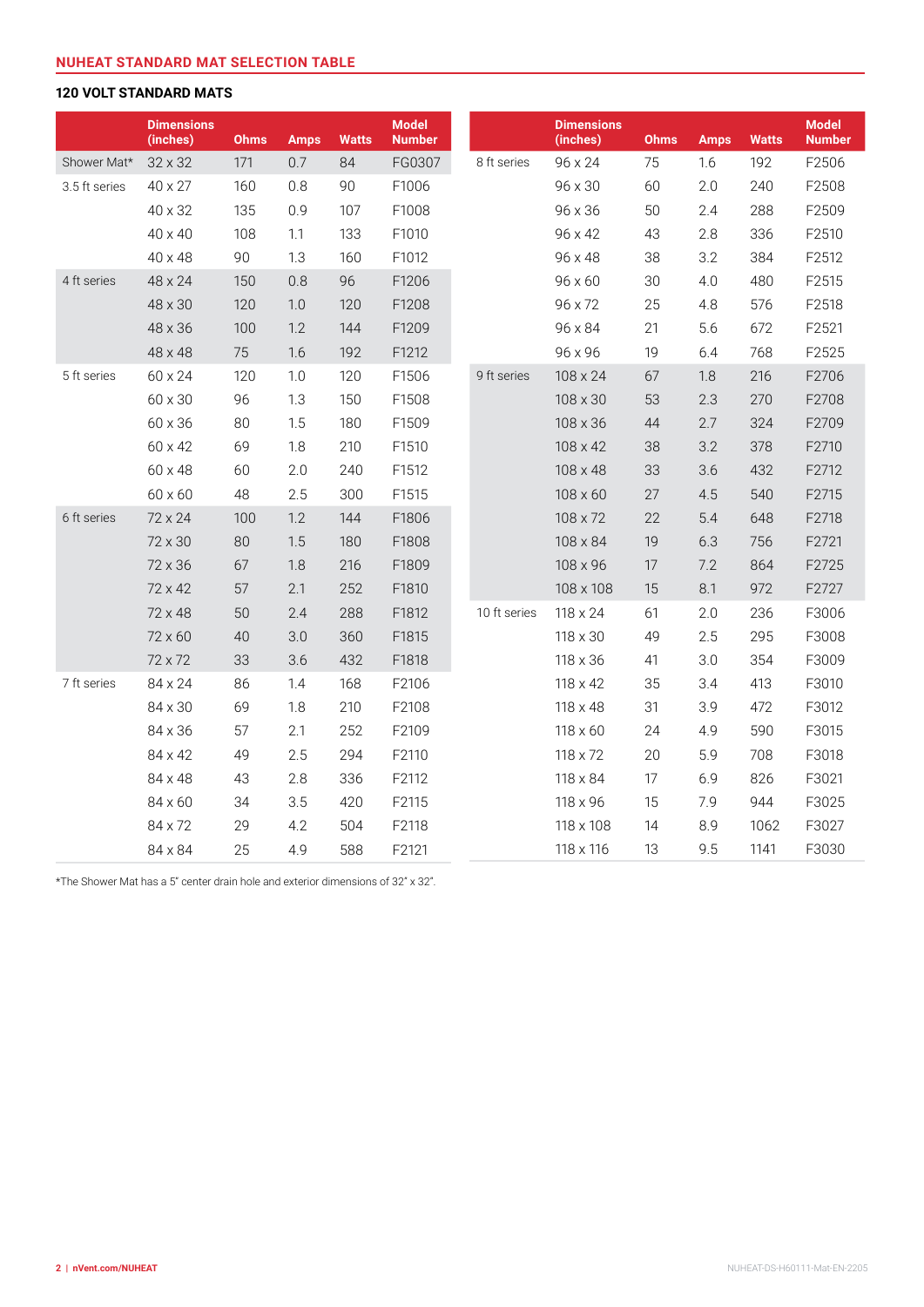#### **VOLT STANDARD MATS**

|             | <b>Dimensions</b><br>(inches) | <b>Ohms</b> | <b>Amps</b> | <b>Watts</b> | <b>Model</b><br><b>Number</b> |             |                 | <b>Dimensions</b><br>(inches) | <b>Ohms</b> | <b>Amps</b> | <b>Watts</b> | <b>Model</b><br><b>Number</b> |
|-------------|-------------------------------|-------------|-------------|--------------|-------------------------------|-------------|-----------------|-------------------------------|-------------|-------------|--------------|-------------------------------|
| 5 ft series | 60 x 36                       | 320         | 0.8         | 180          | G1509                         | 9 ft series |                 | 108 x 24                      | 267         | 0.9         | 216          | G2706                         |
|             | 60 x 42                       | 274         | 0.9         | 210          | G1510                         |             |                 | 108 x 30                      | 213         | 1.1         | 270          | G2708                         |
|             | 60 x 48                       | 240         | 1.0         | 240          | G1512                         |             |                 | 108 x 36                      | 178         | 1.4         | 324          | G2709                         |
|             | 60 x 60                       | 192         | 1.3         | 300          | G1515                         |             |                 | 108 x 42                      | 152         | 1.6         | 378          | G2710                         |
| 6 ft series | 72 x 30                       | 320         | 0.8         | 180          | G1808                         |             |                 | 108 x 48                      | 133         | 1.8         | 432          | G2712                         |
|             | 72 x 36                       | 267         | 0.9         | 216          | G1809                         |             |                 | 108 x 60                      | 107         | 2.3         | 540          | G2715                         |
|             | 72 x 42                       | 229         | 1.1         | 252          | G1810                         |             |                 | 108 x 72                      | 89          | 2.7         | 648          | G2718                         |
|             | 72 x 48                       | 200         | 1.2         | 288          | G1812                         |             |                 | 108 x 84                      | 76          | 3.2         | 756          | G2721                         |
|             | 72 x 60                       | 160         | 1.5         | 360          | G1815                         |             |                 | 108 x 96                      | 67          | 3.6         | 864          | G2725                         |
|             | 72 x 72                       | 133         | 1.8         | 432          | G1818                         |             |                 | 108 x 108                     | 59          | 4.1         | 972          | G2727                         |
| 7 ft series | 84 x 24                       | 343         | 0.7         | 168          | G2106                         |             | 10 ft series    | 118 x 24                      | 244         | 1.0         | 236          | G3006                         |
|             | 84 x 30                       | 274         | 0.9         | 210          | G2108                         |             |                 | 118 x 30                      | 195         | 1.2         | 295          | G3008                         |
|             | 84 x 36                       | 229         | 1.1         | 252          | G2109                         |             |                 | 118 x 36                      | 163         | 1.5         | 354          | G3009                         |
|             | 84 x 42                       | 196         | 1.2         | 294          | G2110                         |             |                 | 118 x 42                      | 140         | 1.7         | 413          | G3010                         |
|             | 84 x 48                       | 171         | 1.4         | 336          | G2112                         |             |                 | 118 x 48                      | 122         | 2.0         | 472          | G3012                         |
|             | 84 x 60                       | 137         | 1.8         | 420          | G2115                         |             |                 | 118 x 60                      | 98          | 2.5         | 590          | G3015                         |
|             | 84 x 72                       | 114         | 2.1         | 504          | G2118                         |             |                 | 118 x 72                      | 81          | 3.0         | 708          | G3018                         |
|             | 84 x 84                       | 98          | 2.5         | 588          | G2121                         |             |                 | 118 x 84                      | 70          | 3.4         | 826          | G3021                         |
| 8 ft series | 96 x 24                       | 300         | 0.8         | 192          | G2506                         |             |                 | 118 x 96                      | 61          | 3.9         | 944          | G3025                         |
|             | 96 x 30                       | 240         | 1.0         | 240          | G2508                         |             |                 | 118 x 108                     | 54          | 4.4         | 1062         | G3027                         |
|             | 96 x 36                       | 200         | 1.2         | 288          | G2509                         |             | 118 x 116       | 51                            | 4.8         | 1141        | G3030        |                               |
|             | 96 x 42                       | 171         | 1.4         | 336          | G2510                         |             | 12 ft series    | 144 x 36                      | 133         | 1.8         | 432          | G144036                       |
|             | 96 x 48                       | 150         | 1.6         | 384          | G2512                         |             | $144 \times 60$ | 80                            | 3.0         | 720         | G144060      |                               |
|             | 96 x 60                       | 120         | 2.0         | 480          | G2515                         |             |                 | 144 x 72                      | 67          | 3.6         | 864          | G144072                       |
|             | 96 x 72                       | 100         | 2.4         | 576          | G2518                         |             | 144 x 96        | 50                            | 4.8         | 1152        | G144096      |                               |
|             | 96 x 84                       | 86          | 2.8         | 672          | G2521                         |             | 144 x 108       | 44                            | 5.4         | 1296        | G144108      |                               |
|             | 96 x 96                       | 75          | 3.2         | 768          | G2525                         |             |                 | 144 x 120                     | 40          | 6.0         | 1440         | G144120                       |
|             |                               |             |             |              |                               |             |                 | 144 x 140                     | 34          | 7.0         | 1679         | G144140                       |
|             |                               |             |             |              |                               |             | 14 ft series    | 168 x 96                      | 43          | 5.6         | 1344         | G168096                       |
|             |                               |             |             |              |                               |             |                 | 168 x 108                     | 38          | 6.3         | 1512         | G168108                       |
|             |                               |             |             |              |                               |             |                 | 168 x 120                     | 34          | 7.0         | 1680         | G168120                       |

x 140 29 8.2 1960 G168140

ft series 240 x 120 24 10.0 2400 G240120